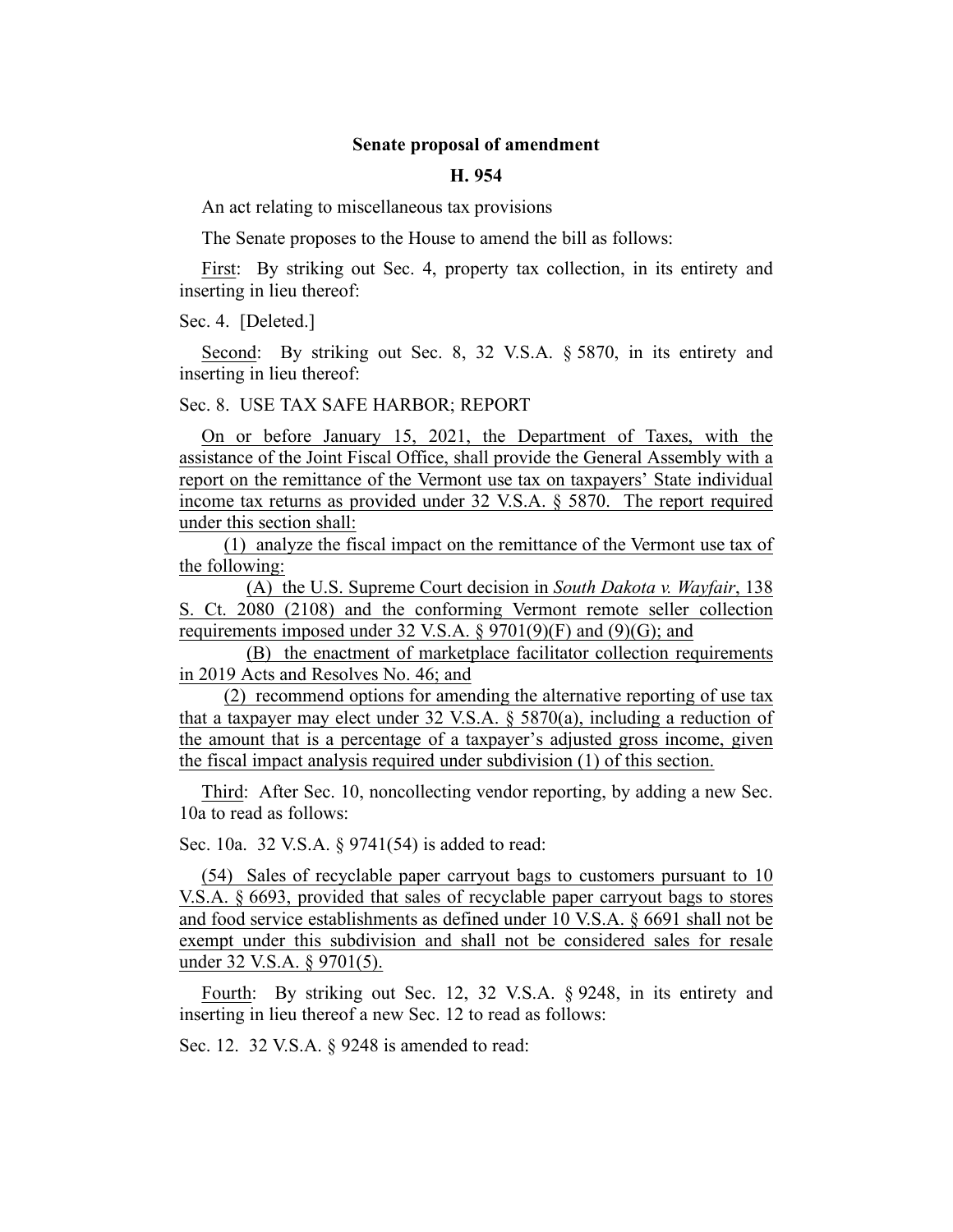# § 9248. INFORMATIONAL REPORTING

The Department of Taxes shall may collect information on operators from persons providing an Internet platform for the short-term rental of property for occupancy in this State. The information collected shall include any information the Commissioner shall require, and the name, address, and terms of the rental transactions of persons acting as operators through the Internet platform. The failure to provide information as required under this section shall subject the person operating the Internet platform to a fine of \$5.00 for each instance of failure. The Commissioner is authorized to adopt rules and procedures to implement this section.

Fifth: By striking out Sec. 19, 32 V.S.A. § 5825a(b), in its entirety and inserting in lieu thereof the following:

Sec. 19. 32 V.S.A. § 5825a is amended to read:

# § 5825a. CREDIT FOR VERMONT HIGHER EDUCATION INVESTMENT PLAN CONTRIBUTIONS

(a) A taxpayer of this State, including each spouse filing a joint return, shall be eligible for a nonrefundable credit against the tax imposed under section 5822 of this title of 10 percent of the first \$2,500.00 per beneficiary, contributed by the taxpayer during the taxable year to a Vermont higher education investment plan Higher Education Investment Plan account under 16 V.S.A. chapter 87, subchapter 7, provided the account is provided directly by the Vermont Student Assistance Corporation to the participant.

(b) A taxpayer who has received a credit under subsection (a) of this section shall repay to the Commissioner 10 percent of any distribution from a higher education investment plan account, which distribution is not used exclusively for costs of attendance at an approved postsecondary education institution as defined in 16 V.S.A. § 2822(6), up to a maximum of the total credits received by the taxpayer under subsection (a) of this section minus any amount of repayment of such credits in prior tax years except when the distribution:

(1) is used exclusively for costs of attendance at an approved postsecondary education institution as defined in 16 V.S.A. § 2822(6);

(2) qualifies as an expense associated with a registered apprenticeship program pursuant to 26 U.S.C.  $\S$  529(c)(8); or

(3) is made after the death of the beneficiary or after the beneficiary becomes disabled pursuant to subdivisions  $(q)(2)(C)$  and  $(m)(7)$  of 26 U.S.C. § 72.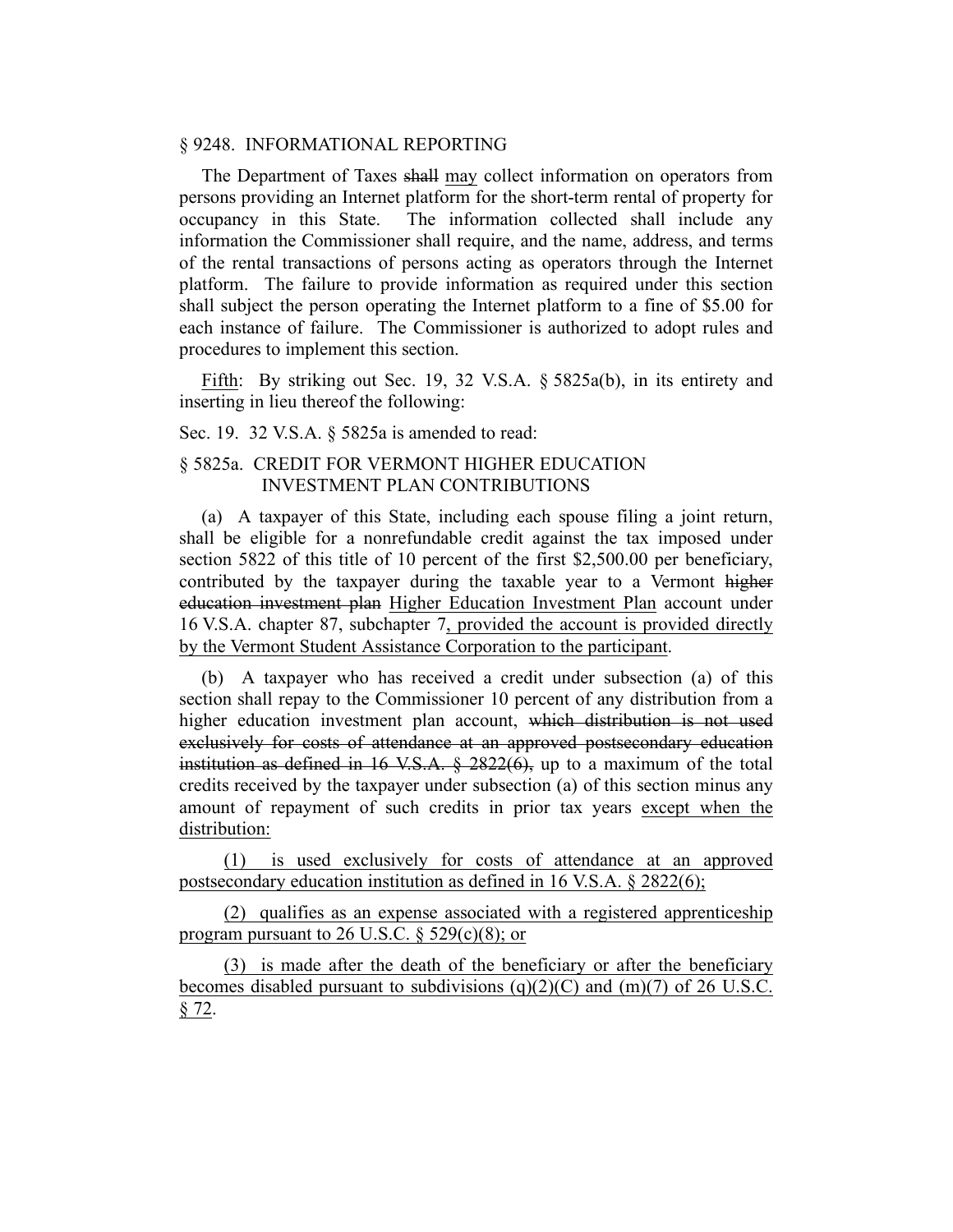(c) Repayments under this subsection (b) of this section shall be subject to assessment, notice, penalty and interest, collection, and other administration in the same manner as an income tax under this chapter.

Sec. 19a. 16 V.S.A. chapter 87, subchapter 7 is amended to read:

\* \* \*

### § 2876. DEFINITIONS

As used in this subchapter, except where the context clearly requires another interpretation:

(1) "Beneficiary" means any individual designated by a participation agreement to benefit from payments for qualified postsecondary education costs at an institution of postsecondary education.

(2) "Benefits" means the payment of qualified postsecondary education costs on behalf of a beneficiary by the Corporation's Investment Plan during the beneficiary's attendance at an institution of postsecondary education from a participant's investment plan account.

(3) "Corporation" means Vermont Student Assistance Corporation.

(4) "Internal Revenue Code" means the federal Internal Revenue Code of 1986, as amended, together with the regulations promulgated thereunder pursuant to that Code.

(5) "Qualified postsecondary education costs" means the qualified costs of tuition and fees and other expenses for attendance at an approved postsecondary education institution costs of tuition and fees for attendance at an approved postsecondary education institution, and other qualified higher education expenses as provided under 26 U.S.C. § 529.

(6) "Approved postsecondary education institution" means a postsecondary education institution as defined in section 2822 of this title.

(7) "Vermont Higher Education Investment Plan" or "Investment Plan" means the program one or more plans created pursuant to this subchapter.

(8) "Participant" means a person who has entered into a participation agreement pursuant to this subchapter intended for the advance payment of qualified postsecondary education costs on behalf of a beneficiary.

(9) "Participation agreement" means an agreement between a participant and the Corporation, pursuant to and conforming with the requirements of this subchapter.

§ 2877. VERMONT HIGHER EDUCATION INVESTMENT PLAN CREATED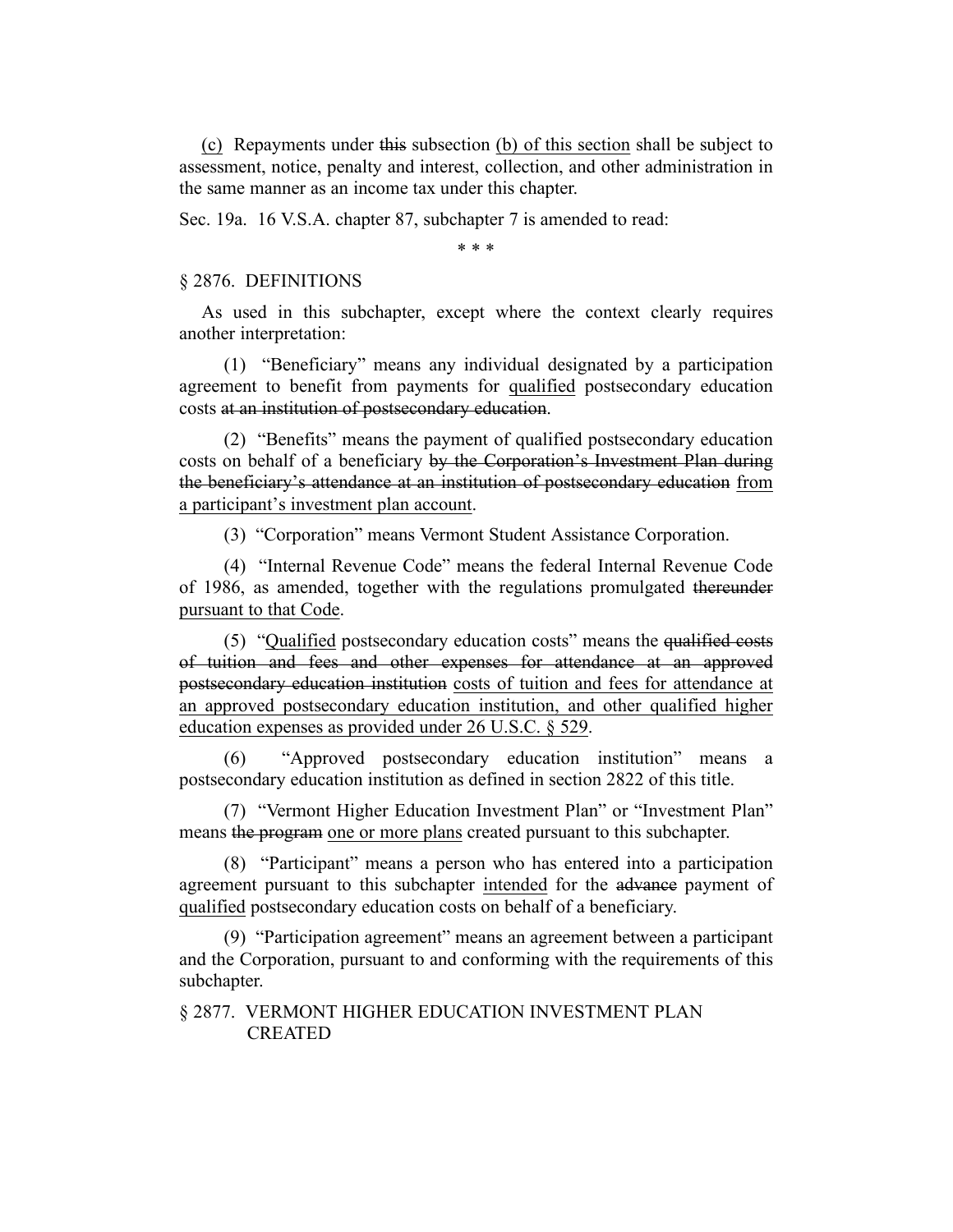(a) There is created a program of the State to be known as the Vermont Higher Education Investment Plan and a trust for that purpose to be administered by the Vermont Student Assistance Corporation as an instrumentality of the State. The program may consist of one or more different investment plans, including one or more plans that may be offered to a participant only with the assistance of a qualified financial advisor.

(b) In order to establish and administer the Investment Plan, the Corporation, in addition to its other powers and authority, shall have the power and authority to:

\* \* \*

(2) Enter into agreements with any institution of approved postsecondary education institution, the State, or any federal or other agency or entity as required for the operation of the an Investment Plan pursuant to this subchapter.

(3) Accept any grants, gifts, legislative appropriations, and other moneys monies from the State<sub>5</sub>; any unit of federal, State, or local government; or any other person, firm, partnership, or corporation for deposit contribution to the account of the Investment Plan, or for the operation or other related purposes of the Corporation.

(4) Invest the funds received from participants in appropriate investment vehicles approved and held in trust for participants by the Corporation as selected by the participants, including education loans made by the Corporation.

(5) Enter into participation agreements with participants.

(6) Develop and use two or more types of participation agreements to provide a range of investment structures options for participants.

(7) Make payments to institutions of postsecondary education on behalf of beneficiaries as directed by the participants pursuant to participation agreements.

(8) Make refunds to participants upon the termination of participation agreements pursuant to the provisions, limitations, and restrictions set forth in this subchapter and the rules and regulations, policies, and procedures adopted by the Corporation.

(9) Make provision for the payment of costs of administration and operation of the an Investment Plan subject to the limitations on charges on participation agreements established in subdivision 2878(5) of this title.

(10) Adopt rules and regulations, policies, and procedures to implement this subchapter and take all necessary action to ensure an Investment Plan is in conformance with the Internal Revenue Code and other applicable law.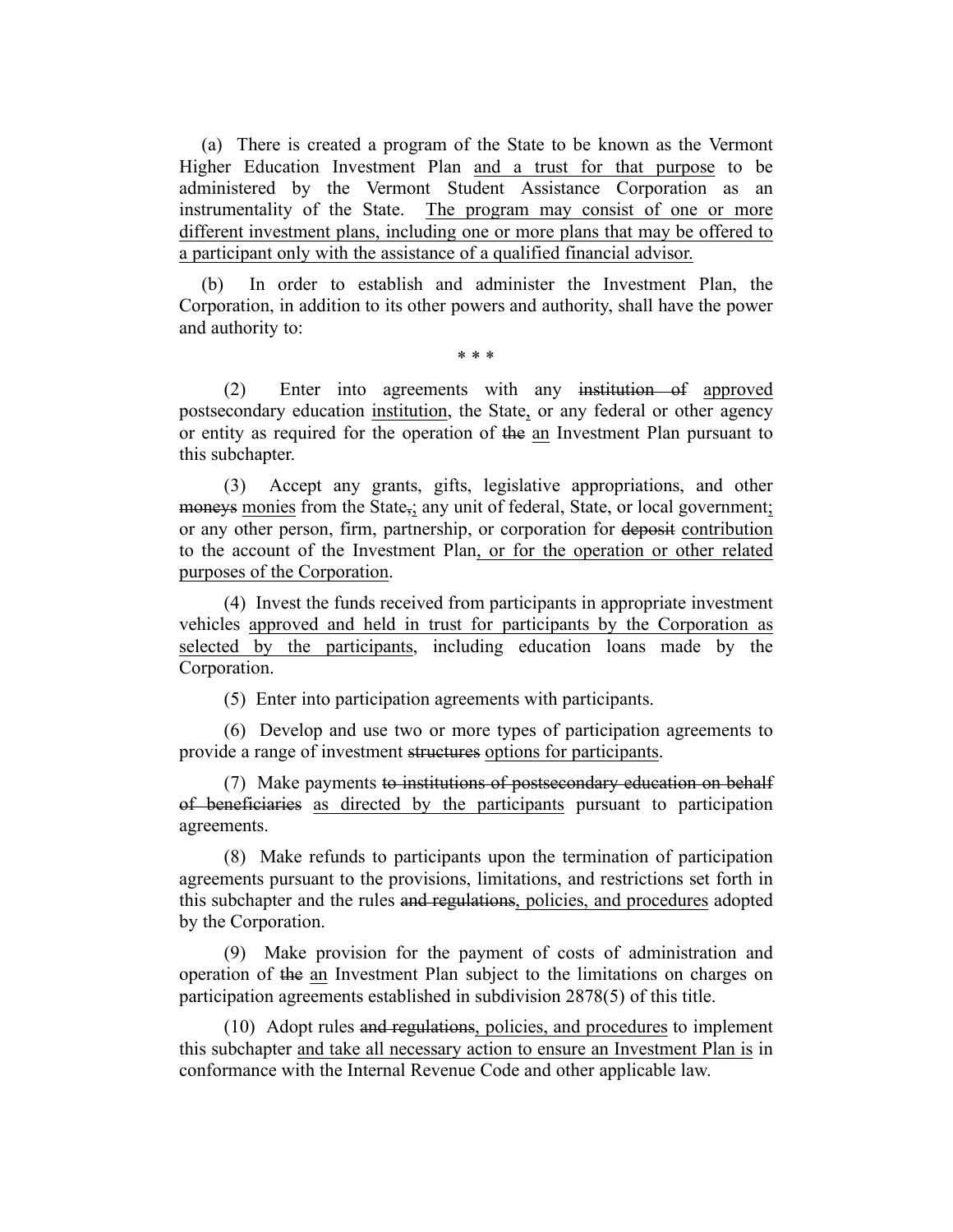### § 2878. PARTICIPATION AGREEMENTS FOR INVESTMENT PLAN

The Corporation shall have the authority to enter into Investment Plan participation agreements with participants on behalf of beneficiaries pursuant to the provisions of this subchapter, including the following terms and agreements:

(1) A participation agreement shall stipulate the terms and conditions of the Investment Plan in to which the participant makes deposits contributions.

(2) A participation agreement shall clearly specify the method for calculating the return on the deposit made by the participant, which may be a variable or adjustable rate of return various investment options available and shall reference the relevant expenses and other pertinent information about the account.

\* \* \*

(4) A participation agreement shall clearly and prominently disclose to participants the risks associated with depositing monies with the Corporation the various investment options available under the applicable Investment Plan.

(5) Participation agreements shall be organized and presented in a way and with language that is easily understandable by the general public. A participation agreement shall clearly and prominently disclose to participants that the Corporation, the State, and any other governmental entity are not liable for, nor guarantee the return of or on the participant's contributions to an Investment Plan. A participation agreement shall also clearly and prominently disclose to participants the existence of any load charge or similar charge assessed against the accounts of the participants for administration, operation, or services. No fee or similar charge may be imposed with regard to an investment managed by the Corporation. Any fee, load, or similar charge with regard to any investment not managed by the Corporation shall be no greater than the cost determined by the Corporation to be required to administer the investment. The cost of originating and servicing any education loans made or acquired pursuant to participation agreements shall not be considered as load charges or similar charges.

# § 2878a. PARTICIPATION AGREEMENTS FOR INVESTMENT PLAN; INDIVIDUAL DEVELOPMENT INVESTMENT ACCOUNTS

\* \* \*

The Corporation may participate in the Individual Development Investment Program established under 33 V.S.A. § 1123, in accordance with the rules of the Agency of Human Services adopted thereunder, in connection with an individual or family who, at the time of depositing contributing funds into an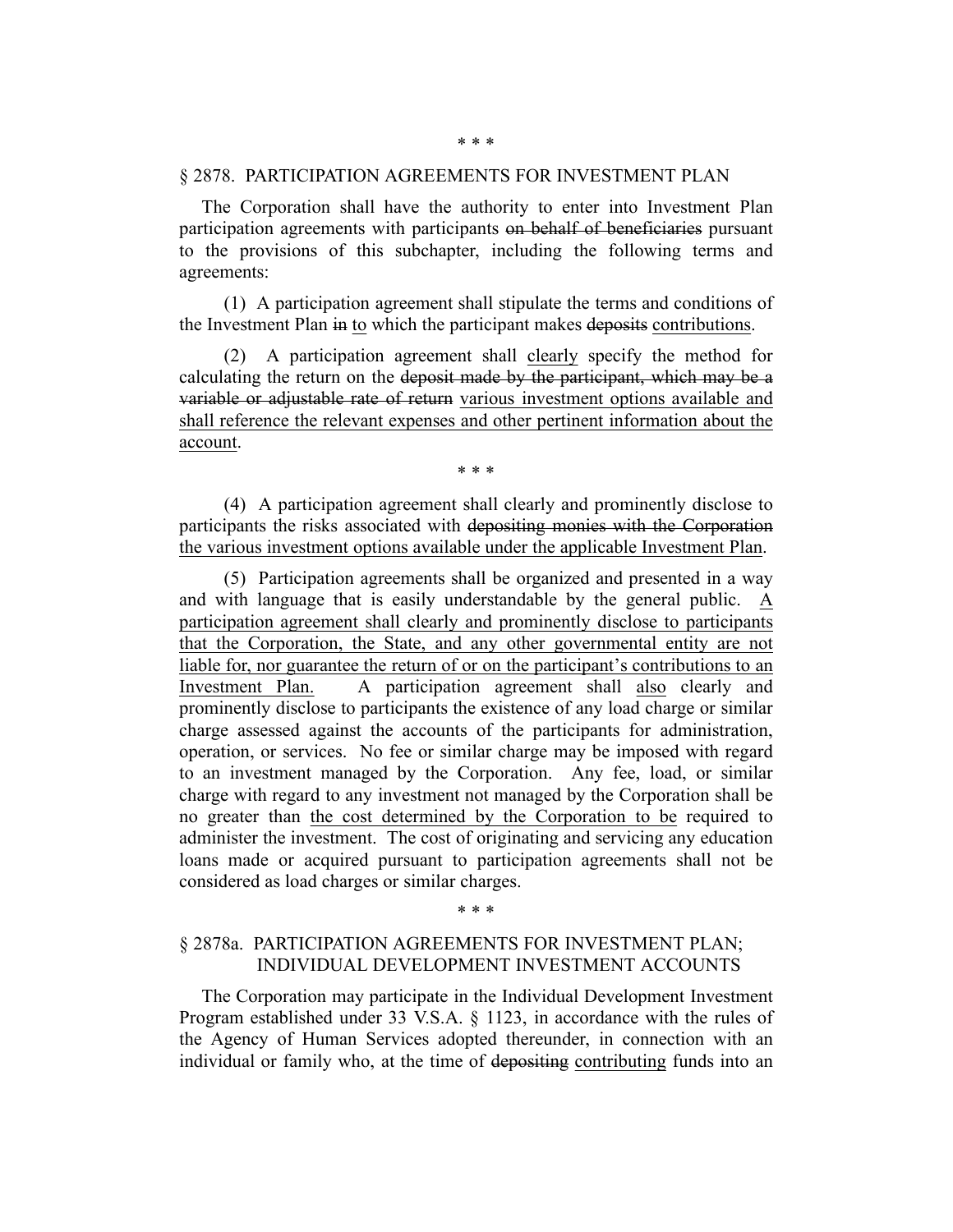account created pursuant to a Vermont Higher Education Investment Plan, receives public assistance or is otherwise an eligible saver under 33 V.S.A. § 1123.

#### § 2879. INVESTMENT AND PAYMENTS

All money paid by a participant in connection with a participation agreements agreement shall be deposited credited to the participant's account as received, held by the Corporation in trust for the benefit of the participant, and shall be promptly invested by the Corporation as selected by the participant from the investment options available under the participation agreement. Deposits and earnings thereon accumulated on behalf of participants in the Investment Plan Contributions and earnings accumulated in a participant's Investment Plan account may be used, as provided in the participation agreement, for payments to any institution of postsecondary education including for payments of qualified postsecondary education costs. The trust shall continue in existence as long as it holds any funds belonging to a participant.

\* \* \*

#### § 2879c. TAX EXEMPTION

\* \* \*

(b) Contributions to an account held under the a Vermont Higher Education Investment Plan that is provided directly by the Corporation to a participant shall be eligible for a credit against Vermont income tax as provided under 32 V.S.A. § 5825a.

#### § 2879D. PROPERTY RIGHTS TO ASSETS IN THE PLAN

The assets of the Vermont Higher Education Investment Plan shall at all times be held in trust for the benefit of the participant, shall not be commingled with any other funds of the Corporation or the State, shall be preserved, invested, and expended solely and only for the purposes set forth in this chapter and in accordance with the participation agreements, and no property rights therein shall exist in favor of the Corporation or the State. Amounts held in, or withdrawn from, a participant's Investment Plan account under a participation agreement shall not be subject to liens, attachment, garnishment, levy, seizure, claim by creditors of the contributors, participants, or any beneficiary, or subject to any involuntary sale, transfer, or assignment by any execution or any other legal or equitable operation of law, including bankruptcy or insolvency laws.

\* \* \*

Sixth: By inserting a Sec. 25a to read as follows:

Sec. 25a. 32 V.S.A. § 5933(a) is amended to read: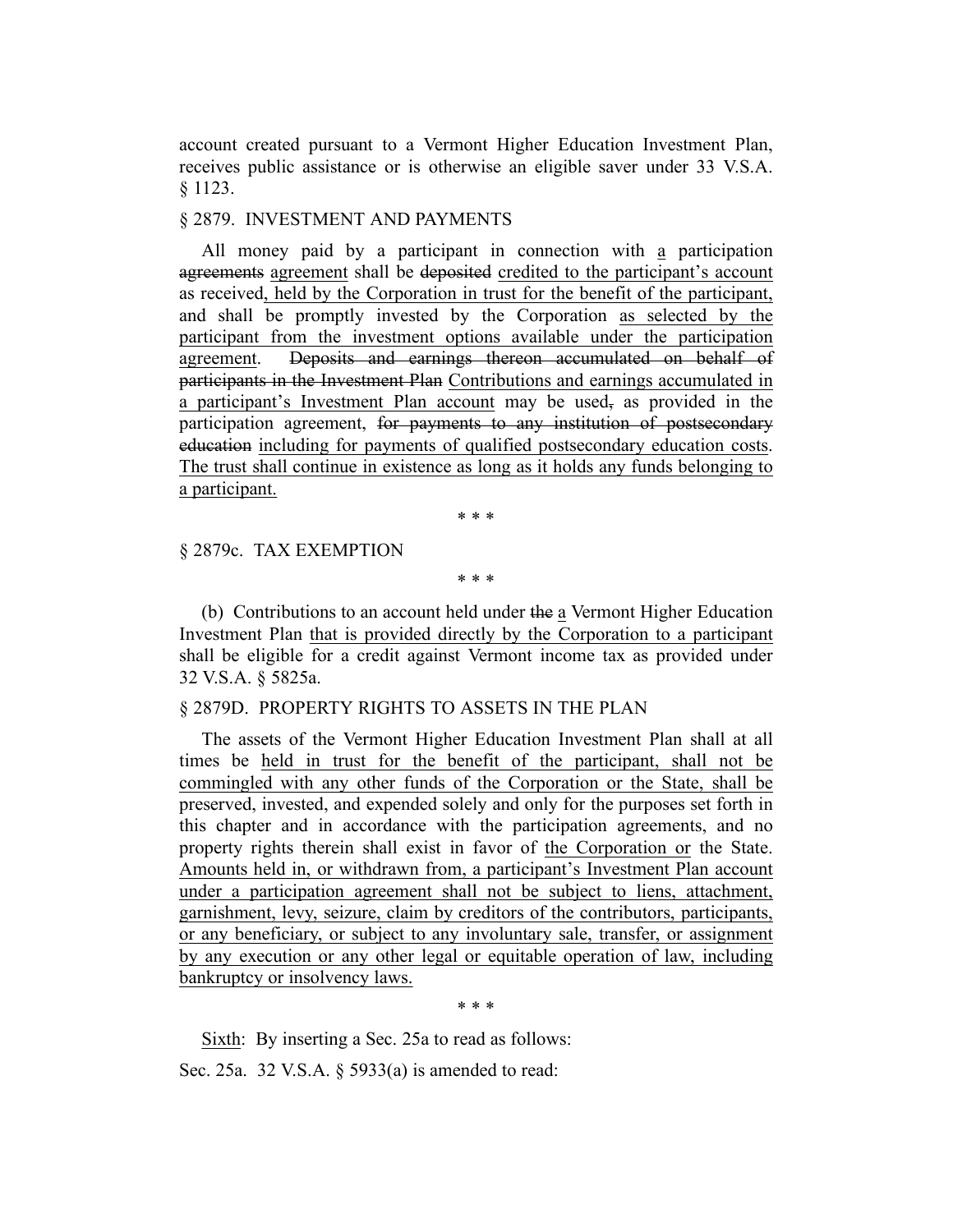(a) A claimant agency may submit any debt of \$50.00 \$45.00 or more to the Department for collection under the procedure established by this chapter. This setoff debt collection remedy is in addition to and not in substitution for any other remedy available by law.

Seventh: By striking out Sec. 27, effective dates, and its reader assistance heading in their entirety and inserting in lieu thereof Secs. 27–29 and their reader assistance headings to read as follows:

\* \* \* Land Use Change Tax Lien Subordination \* \* \*

Sec. 27. 2019 Acts and Resolves No. 20, Sec. 109 is amended to read:

Sec. 109. REPEALS

(a) 32 V.S.A.  $\S 3757(f) 3777$  (land use change tax lien subordination) is repealed on July 1, 2020.

\* \* \*

\* \* \* Interest Rate; Overpayments and Underpayments \* \* \*

Sec. 28. 32 V.S.A. § 3108(a) is amended to read:

(a) Not later than December 15 of each year, the Commissioner shall establish an annual rate of interest applicable to unpaid tax liabilities and tax overpayments that shall be equal to the average prime rate charged by banks during the immediately preceding 12 months commencing on October 1 of the prior year, rounded upwards to the nearest quarter percent. Not later than December 15 of each year, the Commissioner shall establish an annual rate of interest applicable to unpaid tax liabilities, which in each instance shall be equal to the annual rate established for tax overpayments plus 200 basis points. The rates rate established hereunder shall be effective on January 1 of the immediately following year. As used in this section, the term "prime rate charged by banks" shall mean the average predominate prime rate quoted by commercial banks to large businesses as determined by the Board of Governors of the Federal Reserve Board.

\* \* \* Effective Dates \* \* \*

# Sec. 29. EFFECTIVE DATES

This act shall take effect on passage except:

(1) Sec. 10a, 32 V.S.A. § 9741(54) (sales and use tax exemption), shall take effect on July 1, 2020, provided that if the date of passage of this act is after July 1, 2020, then notwithstanding 1 V.S.A. § 214, Sec. 10a shall take effect retroactively on July 1, 2020.

(2) Sec. 11 (universal service charge) shall take effect on July 1, 2021.